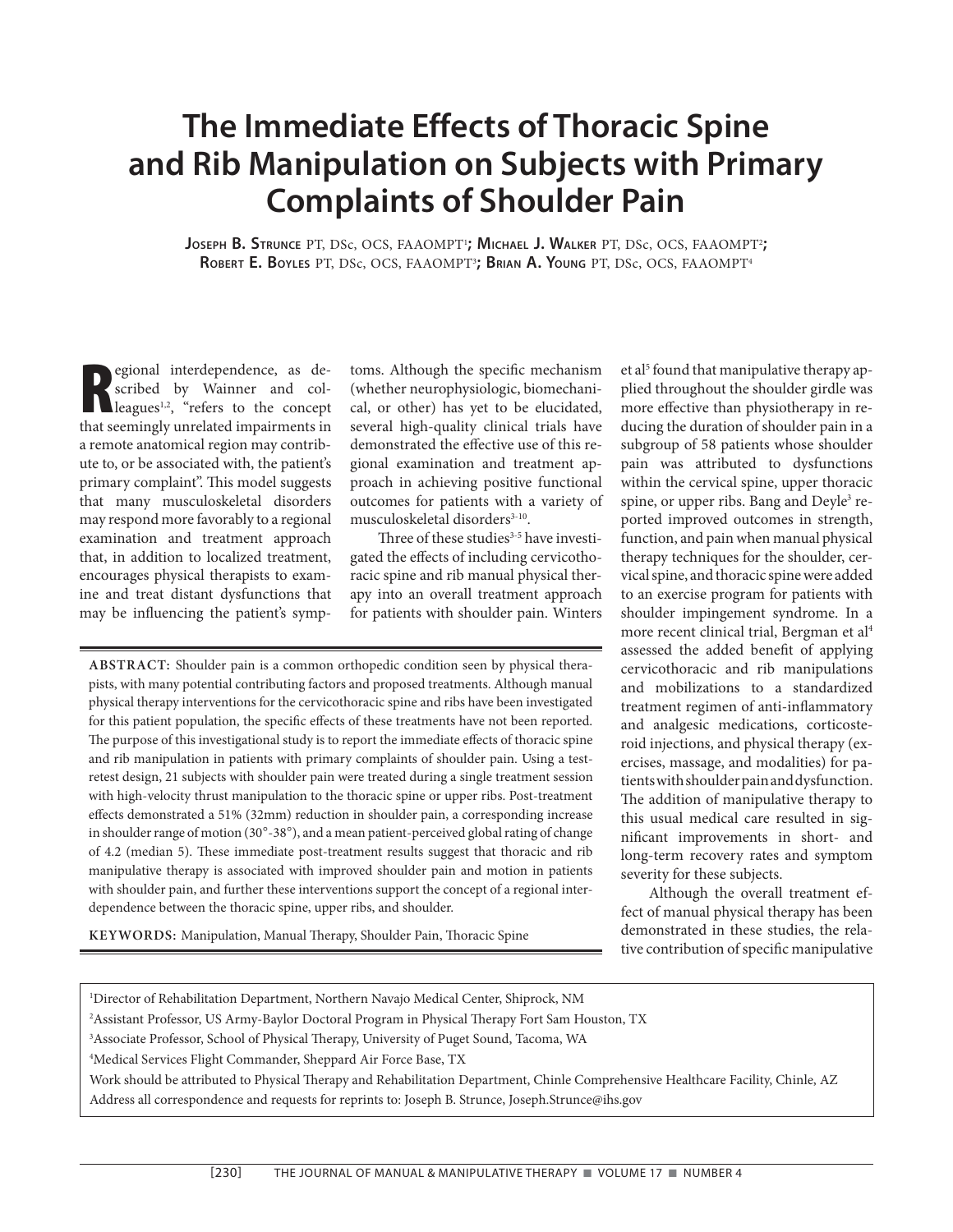techniques applied to the cervical spine, thoracic spine, and/or ribs towards the improvement in functional outcomes for patients with shoulder pain cannot be determined. The purpose of this preliminary study is to report the immediate effects of thoracic and rib manipulation on subjects with primary complaints of shoulder pain. Exploratory studies of this nature are needed to help define the potential interdependence between anatomic regions such as the thoracic spine, upper ribs, and shoulder.

# **Methodology**

# *Subjects*

Consecutive patients referred to physical therapy by their primary care managers with a primary complaint of unilateral shoulder pain were considered for participation in this study. Inclusion criteria were a primary complaint of unilateral shoulder pain, age between 18 and 65 years, decreased shoulder range of motion (ROM), and pain reproduction with either the Hawkins-Kennedy test or Neer impingement test. These special tests and their diagnostic properties have been previously described<sup>11,12</sup> and are widely used in clinical practice to detect musculoskeletal shoulder disorders. Subjects were excluded from the study if they presented with any shoulder pain resulting from an active systemic disease or serious pathology (e.g. rheumatoid arthritis, infection, tumors, fracture, etc.), a rotator cuff tear confirmed with diagnostic imaging, physical examination findings consistent with shoulder adhesive capsulitis (defined as active and passive physiologic motion limitations in multiple planes, to include those with a suggested capsular pattern), or cervical nerve root pathology diagnosed using a cluster of the following positive tests: Upper Limb Tension Test A (median nerve bias), Spurling A Test, Distraction Test, or cervical rotation  $< 60^{\circ}$  to the ipsilateral side<sup>13</sup>. Subjects with any serious spinal pathology (e.g., infections, osteoporosis, spinal fracture, or tumors) or exhibiting a fear or unwillingness to undergo spinal manipulative treatment were also excluded.

Subjects that met all criteria provided written informed consent prior to participation. The Navajo Nation Institutional Review Board and Chinle Service Unit Health Board approved this study.

# **Procedures**

# *History and Physical Examination*

A physical therapist performed a standardized history and examination of the shoulder girdle region, to include the shoulder, cervical spine, thoracic spine, and upper ribs. Demographic data were collected on each subject to include age, gender, hand dominance, and the location, nature, and duration of symptoms. Shoulder physical exam measures included active and passive ROM measurements using a bubble inclinometer, manual muscle testing, and a series of diagnostic and provocative special tests commonly used to identify shoulder pathology<sup>11,14</sup>. The Hawkins-Kennedy test and Neer's impingement test were performed on all subjects. Pain scores were recorded immediately following these pain provocation tests and used as a standardized outcome measure. The cervical spine examination consisted of ROM measurement, passive accessory motion testing, and special tests to rule out a cervical origin for the subject's shoulder pain complaint.

The physical examination concluded with an assessment of the upper thoracic spine and ribs. Motion restrictions and symptom responses were assessed during active ROM and overpressure testing for thoracic flexion, extension, and bilateral rotation. Thoracic segmental mobility testing was performed using central and unilateral postero-anterior passive accessory intervertebral motions (PAIVMs) applied to the spinous and transverse processes. Segmental rib dysfunctions were identified using postero-anterior PAIVMs of the costovertebral joints and direct palpation of rib angles. These thoracic and rib physical exam techniques are thoroughly described by Greenman<sup>15</sup> and Maitland<sup>16</sup>. The reliability of thoracic segmental testing for assessing joint mobility is *slight* to *fair* for intrarater reliability (kappa = .17 to .33) and *slight* for interrater reliability (kappa = .03 to .15). When assessing pain provocation, intrarater reliability increases to *fair* to *good*   $(kappa = .28$  to .66) and interrater reliability increases to *fair* (kappa = .24 to .38)17,18. Similarly, segmental testing of the rib cage yields *fair* intrarater reliability for mobility (kappa = .26 to .29), *no* to *moderate* intrarater reliability for pain (kappa = .00 to .49), no to *moderate* intrarater reliability for mobility (kappa = .00 to .49), and *no* to *good* interrater reliability for pain (kappa = .00 to .66)<sup>17,19</sup>. Despite this variability in reliability data, these techniques are widely used by manual physical therapists in clinical practice. In a recent survey, Abbott et al<sup>20</sup> reported that 66% of manual physical therapists believed PAIVMs were valid for assessing quantity of segmental motion and 98% of respondents based treatment decisions at least in part on the results of this testing

# *Manual Physical Therapy Interventions*

The primary investigator (JS), a residency-trained orthopedic manual physical therapist and a Fellow of the *American Academy of Orthopaedic Manual Physical Therapists* (FAAOMPT) examined and treated all subjects. Following the physical examination, all subjects received high-velocity thrust manipulative therapy to the upper thoracic spine and/or ribs. The type and number of manipulative techniques performed during the treatment session were based on the presence or absence of specific thoracic and/or rib impairments. Subjects with stiffness in the cervicothoracic junction were treated with a seated cervicothoracic junction distraction manipulation (Figure  $1)^{21}$ . Subjects with a thoracic flexion/opening restriction or a unilateral rib dysfunction were treated with a supine technique that facilitated segmental thoracic flexion (Figure  $2)^{21}$  or rib mobility (Figure 3) $^{21}$ . Subjects with a thoracic extension/closing restriction were treated with a prone technique to facilitate segmental thoracic extension (Figure  $4)^{21}$ . Subjects with no identifi-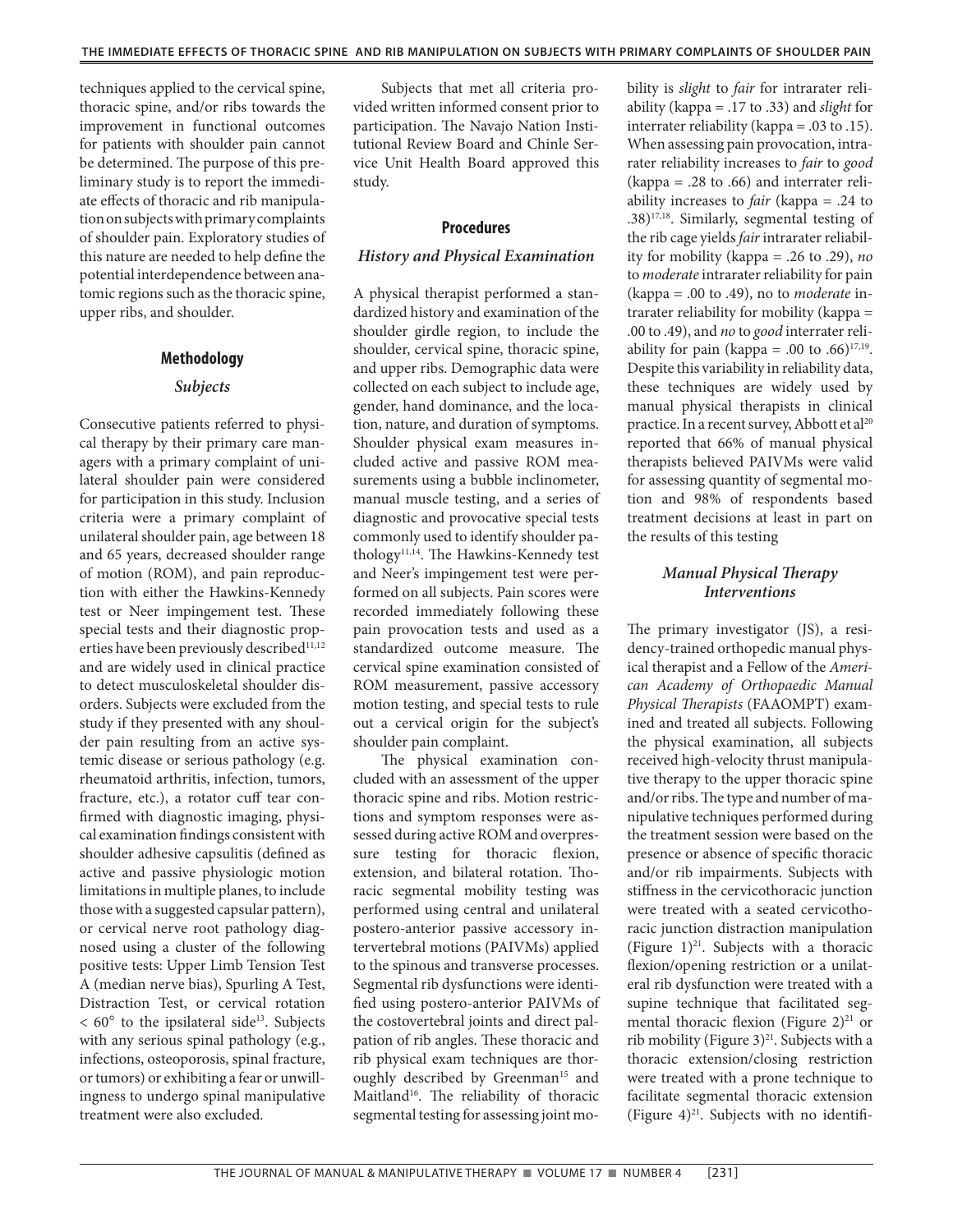

**FIGURE 1.** Seated distraction manipulation for the cervicothoracic junction.



**FIGURE 3**. Supine unilateral rib manipulation.



**FIGURE 2.** Supine flexion/opening manipulation.



**FIGURE 4.** Prone extension/closing manipulation.



**FIGURE 5.** Post-treatment patient perceived improvement.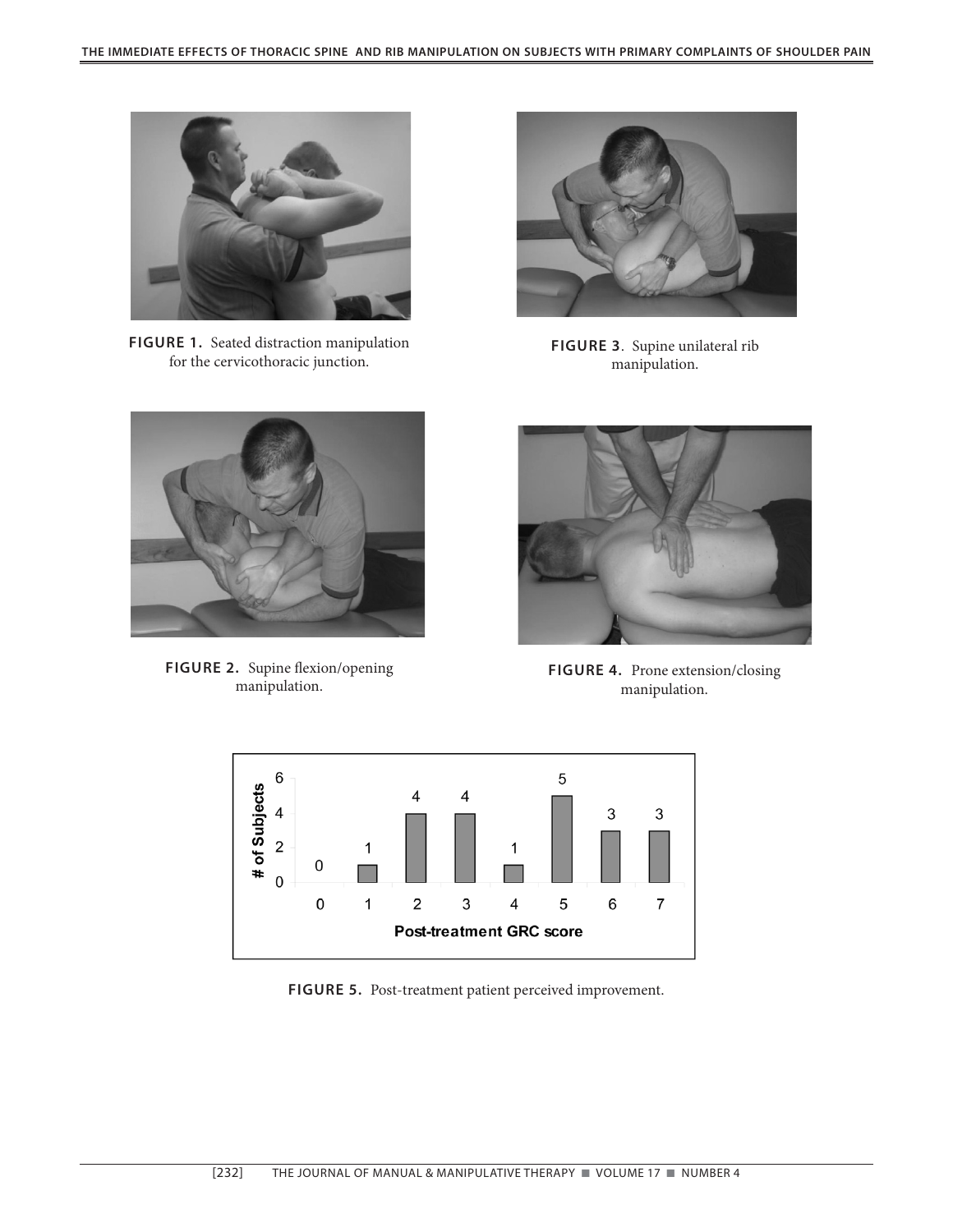able thoracic or rib restrictions were to receive a nonspecific "general" seated manipulation performed in a longitudinal direction to produce a distraction or unloading of the thoracic spine.

# *Outcome Measures*

The primary outcome measures for this study were shoulder pain and active ROM. As this was an investigational study, all baseline and immediate posttreatment outcome measurements were collected by a single unblinded physical therapist.

Shoulder ROM was assessed using a bubble inclinometer, with measurements taken at the patient's maximum active ROM. As described by Green et al<sup>22</sup>, active shoulder flexion and abduction were measured in the seated position and combined total internal and external rotation was measured in the supine position with the shoulder abducted to 90° and the humerus supported by the plinth. One movement was performed and measured for each direction. Using these techniques, the intrarater reliability for measuring shoulder ROM has been reported to be 0.75 to 0.8222.

Pain was assessed using the 100mm visual analog scale (VAS), where a score of 0 represented *no pain* and 100mm represented *the worst pain imaginable*. The pre-treatment pain score was taken immediately following baseline shoulder active ROM measurements and provocative special testing and included the Hawkin's-Kennedy, Neer's, and Drop Arm tests. Post-treatment pain was assessed after shoulder active ROM was re-measured and all positive provocative tests from the initial examination were repeated. The VAS has been shown to be a reliable and valid instrument to assess immediate changes in pain intensity. The test-retest reliability has been reported between 0.95 to 0.9723,24 and the minimal clinically important difference (MCID) of 12mm (+/- 3 mm at a 95% CI), regardless of the severity of pain initially reported<sup>25</sup>.

A 15-point global rating of change (GRC) scale was used as a secondary outcome measure to assess patient-perceived improvement or deterioration following treatment. The GRC requires subjects to select an appropriate phrase to describe their pre- to post-treatment change in symptoms from -7 (*a very great deal worse*) to +7 (*a very great deal better*) where a score of 0 represents *no change*26,27. The intent of this outcome measure was to assess the patient's overall perceived change in shoulder pain, stiffness, and motion immediately following spinal manipulative intervention.

#### *Data Analysis*

The data was analyzed using SPSS for Windows software, version 12.0 (SPSS, Inc., Chicago, IL). Statistical significance was set at *P* = 0.05. Paired *t*-tests were performed to detect any differences between baseline and post-treatment shoulder ROM measurements and VAS pain scores.

# **Results**

Twenty-two consecutive subjects with primary complaints of shoulder pain were considered for inclusion in this

study from February 2004 to February 2005. One subject was excluded due to diagnostic evidence of rotator cuff tear. The 21 subjects (10 male and 11 female) included in this study ranged in age from 21 to 62, with a mean age of 47 (SD = 12.6) years. Symptom duration ranged from 1 to 18 months, with a mean duration of  $4.2$  (SD =  $4.8$ ) months. Thirteen subjects (62%) presented with primary pain complaints in their dominant shoulder.

Physical examination revealed one or more thoracic spine and/or upper rib impairments in every subject, to include CT junction restrictions (71%), upper thoracic flexion restrictions (100%), thoracic extension restrictions (7%), and unilateral rib restrictions (79%). Manipulative therapy techniques, as shown in Figures 1 through 4, were performed based on these segmental impairments. No subjects received the general seated distraction manipulation.

Statistically and clinically important improvements for the entire group were demonstrated in post-treatment shoulder ROM measurements and VAS pain scores immediately following manipulative therapy (Table 1). Shoulder active ROM improved by 38° flexion, 38° abduction, and 30° total rotation (p<0.01). VAS pain intensity scores decreased by 32mm post-treatment (p<0.01), thus surpassing the MCID of  $12mm^{25}$ .

Post-treatment GRC scores (Figure 5) demonstrated a mean score of 4.2 and a median score of 5. Based on the GRC classifications proposed by Juniper et al<sup>27</sup>, one subject demonstrated no change in symptoms (GRC =  $0$  or 1), 8 had minimal improvement (GRC = 2 or 3), 6 had

**TABLE 1.** Pre-treatment versus post-treatment analysis of visual analog pain scores and shoulder range of motion data.

|                         | Pre-treatment          | Post-treatment         | Change score   | P-value   |
|-------------------------|------------------------|------------------------|----------------|-----------|
| VAS mean (SD)           | 63.1(22.8)             | 31.2(24.4)             | 31.9           | $< 0.01*$ |
| Flexion ROM mean (SD)   | $106.8^{\circ}$ (30.0) | $145.2^{\circ}$ (26.4) | $38.4^{\circ}$ | $< 0.01*$ |
| Abduction ROM mean (SD) | $98^{\circ} (32.1)$    | $135.7^{\circ}$ (32.5) | $37.7^{\circ}$ | $< 0.01*$ |
| Rotation ROM mean (SD)  | $128.3^{\circ} (32.1)$ | $157.8^{\circ}$ (22.7) | $29.5^{\circ}$ | $< 0.01*$ |

VAS = Visual analog scale

ROM = Range of motion

\*Statistically significant difference using paired  $t$ -test ( $P = 0.05$ )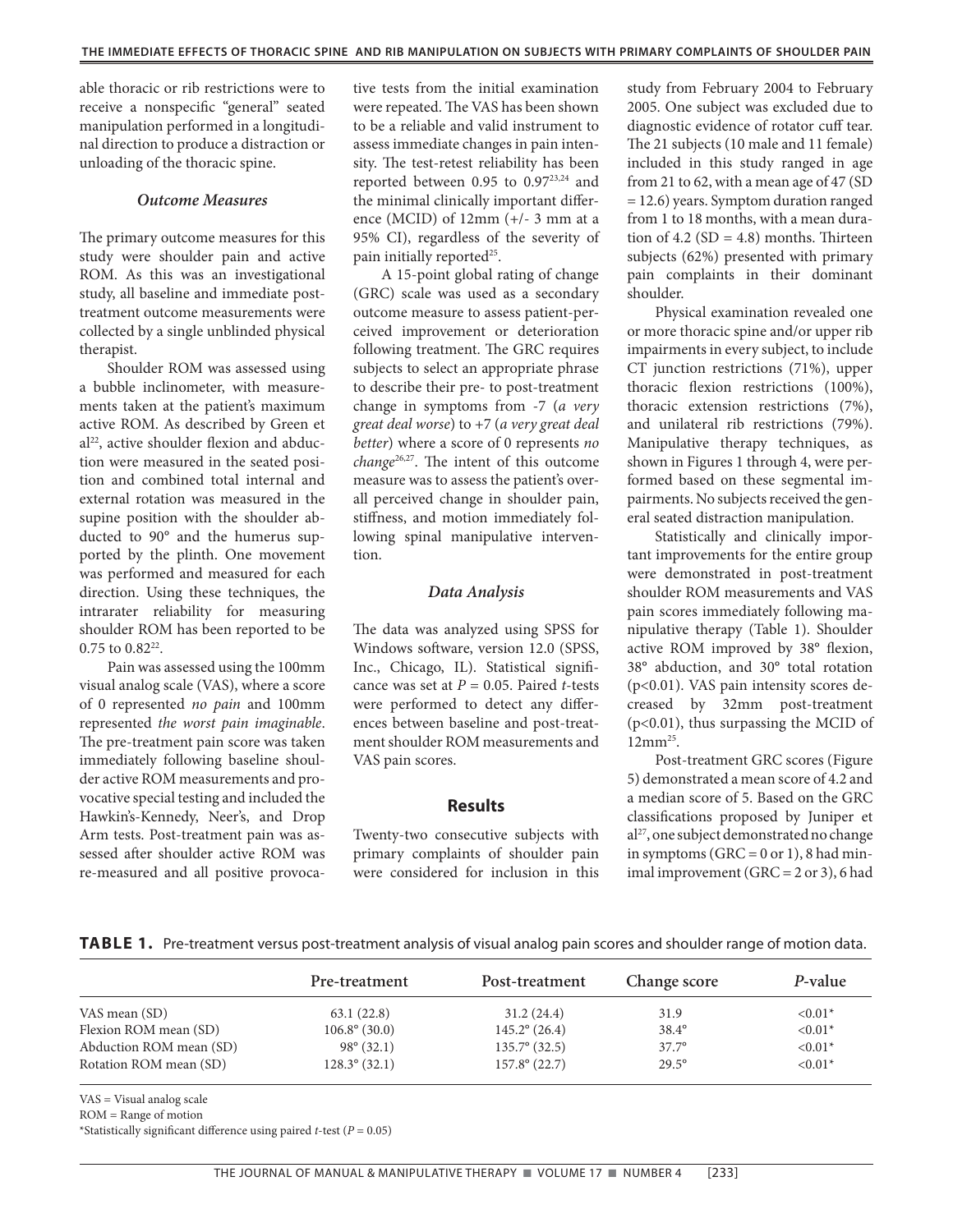moderate improvement (GRC =  $4$  or  $5$ ), and 6 had a large improvement in their condition (GRC =  $6$  or 7).

There were no reported adverse effects following treatment with thoracic spine or upper rib manipulations. No patient reported a worsening of symptoms with an increase in VAS, decrease in ROM, or a negative value on the GRC following thoracic or rib manipulative therapy.

# **Discussion**

Several studies have used a regional interdependence examination and treatment approach to demonstrate the effectiveness of including cervicothoracic and upper rib manual physical therapy interventions into the treatment plan for subjects with a primary complaint of shoulder pain<sup>3-5</sup>. The RCT research design used in these studies precludes the ability to assess immediate within-treatment changes, the relative contribution of each independent manipulative technique, or the specific effects of treating a particular region on the subject's symptoms and functional status.

This preliminary exploratory study assessed the immediate effects of four thoracic and rib manipulative therapy techniques on subjects with shoulder pain and limited motion. Although no direct cause-and-effect relationship can be determined in this study, our data suggest that statistically and clinically significant changes in shoulder pain and ROM may occur immediately following thoracic or rib manipulative therapy (Table 1). These results support the concept and current evidence that suggests that a clinically relevant relationship exists between the thoracic spine, ribs, and shoulder regions, and that clinically important improvements in pain and motion can be achieved when this concept is used to guide the physical therapist's examination, evaluation, and treatment processes.

Several possible mechanisms can be offered for our observed treatment effects and this proposed thoracic-ribshoulder interdependence; however, it is outside the scope and ability of this study to determine which of these may be contributing to our results. First, improving thoracic and rib segmental mobility following manipulation may provide biomechanical contributions towards improved shoulder range of motion, particularly for overhead movements. Norlander et al<sup>28-30</sup> have previously reported on the relationship between reduced cervicothoracic mobility and the presence of neck-shoulder pain. This study is unable to report any specific biomechanical effects of thoracic and rib manipulation since spinal motion was not reassessed and the palpatory diagnosis of spinal dysfunctions has poor reliability<sup>18,19</sup>. A second proposed mechanism for increased shoulder motion is the restoration of neurophysiologic motor control for the scapular and shoulder musculature as a result of decreased muscle inhibition. Cleland et al31 have demonstrated an increase in lower trapezius muscle strength immediately following thoracic manipulation. Suter et al<sup>32-34</sup> have also demonstrated decreased biceps muscle inhibition following cervical manipulation<sup>32</sup> and decreased quadriceps inhibition following sacroiliac manipulation<sup>33,34</sup>. Finally, the hypoalgesic effect of manipulation may contribute to the reduction of shoulder pain and a resultant increase in shoulder motion in this study. Several authors have reported a hypoalgesic effect in distal extremities following bouts of spinal manipulative interventions. Vicenzino et al<sup>35</sup> and Fernandez-Carnero et al<sup>36</sup> both demonstrated this rapid hypoalgesic effect following cervical manipulative therapy in patients with lateral epicondylalgia. Iverson et al<sup>37</sup> also demonstrated this effect following lumbar manipulation in patients with anterior knee pain. A recently proposed mechanism for this immediate hypoalgesia is an inhibition of C-fiber input as mediated by the local dorsal horn<sup>38</sup>. Again, while our study is unable to assess the true mechanism for the pain and motion changes observed in these subjects, the results of this study and these proposed mechanisms provide direction for future research.

As previously alluded to, there are several inherent limitations with this preliminary study. We recognize that the lack of researcher blinding, control group usage and randomization, and longer follow-up intervals limit the clinical application of this study. We are unable to ascertain a true cause-and-effect relationship between the thoracic manipulative therapy and the observed changes in shoulder pain and motion among this patient sample. Additionally, these are immediate results only and may only constitute a temporary change in these observed findings. Despite these limitations, this exploratory study suggests that a positive treatment effect may be achieved immediately following thoracic and rib manipulation for subjects with shoulder pain. Further research is needed to determine the short- and long-term effects of thoracic and rib manipulation in subjects with shoulder pain, to develop a clinical prediction rule that identifies those patients likely to respond to this intervention, and to investigate the possible mechanisms involved in achieving these treatment outcomes.

# **Conclusion**

This study demonstrated that thoracic spine and upper rib manipulative therapy is associated with improvement in shoulder pain and ROM immediately following intervention in patients with a primary complaint of shoulder pain. No patients reported adverse effects or a worsening of shoulder symptoms following treatment with thoracic spine or upper rib manipulations. Although further research is necessary, this preliminary study supports the concept of a regional interdependence between the thoracic spine, upper ribs, and shoulder in patients with shoulder pain.

# **Disclaimer**

The opinions or assertions contained herein are the private views of the authors and are not to be construed as official or reflecting the views of the U.S. Public Health Service, U.S. Army, U.S. Air Force, or the Department of Defense.

## **REFERENCES**

 1. Wainner RS, Flynn TW, Whitman JM. *Spinal and Extremity Manipulation: The Basic*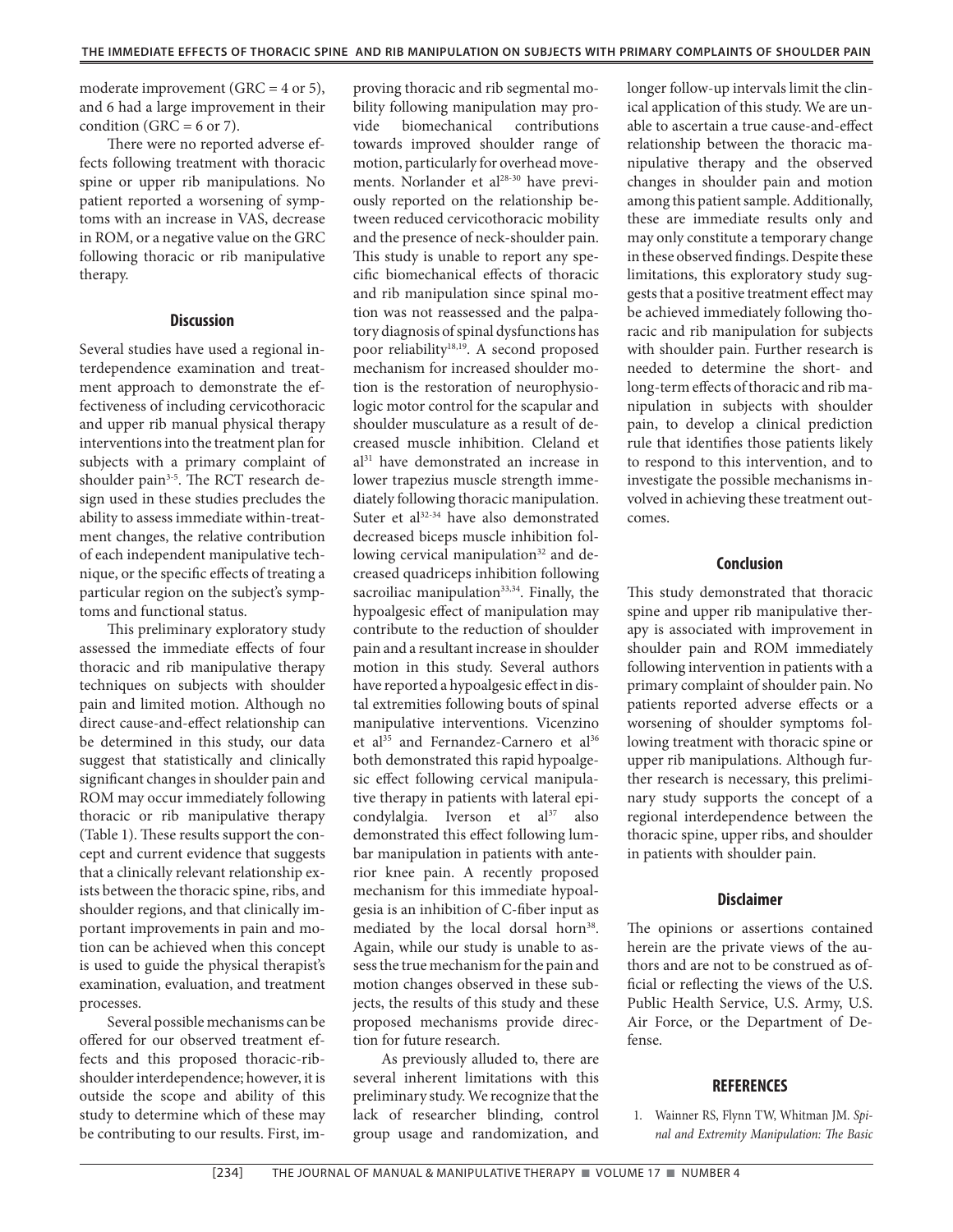*Skill Set for Physical Therapists.* San Antonio, TX: Manipulations, 2001.

- 2. Wainner RS, Whitman JM, Cleland JA, Flynn TW. Regional interdependence: A musculoskeletal examination model whose time has come. *J Orthop Sports Phys Ther* 2007;37:658–660.
- 3. Bang MD, Deyle GD. Comparison of supervised exercise with and without manual physical therapy for patients with shoulder impingement syndrome. *J Orthop Sports Phys Ther* 2000;30:126–137.
- 4. Bergman GJ, Winters JC, Groenier KH, et al. Manipulative therapy in addition to usual medical care for patients with shoulder dysfunction and pain: A randomized controlled trial. *Ann Intern Med* 2004; 141:432–439.
- 5. Winters JC, Sobel JS, Groenier KH, Arendzen HJ, Meyboom-de Jong B. Comparison of physiotherapy, manipulation, and corticosteroid injection for treating shoulder complaints in general practice: Randomised, single blind study. *BMJ* 1997; 314:1320–1325.
- 6. Bronfort G, Evans R, Nelson B, Aker PD, Goldsmith CH, Vernon H. A randomized clinical trial of exercise and spinal manipulation for patients with chronic neck pain. *Spine* 2001;26:788–797; discussion 798– 789.
- 7. Walker MJ, Boyles RE, Young BA, et al. The effectiveness of manual physical therapy and exercise for mechanical neck pain: A randomized clinical trial. *Spine* 2008; 33:2371–2378.
- 8. Deyle GD, Allison SC, Matekel RL, et al. Physical therapy treatment effectiveness for osteoarthritis of the knee: A randomized comparison of supervised clinical exercise and manual therapy procedures versus a home exercise program. *Phys Ther* 2005; 85:1301–1317.
- 9. Deyle GD, Henderson NE, Matekel RL, Ryder MG, Garber MB, Allison SC. Effectiveness of manual physical therapy and exercise in osteoarthritis of the knee: A randomized, controlled trial. *Ann Intern Med* 2000; 132:173–181.
- 10. Whitman JM, Flynn TW, Childs JD, et al. A comparison between two physical therapy treatment programs for patients with lumbar spinal stenosis: A randomized clinical trial. *Spine* 2006;31:2541–2549.
- 11. Cleland J. *Orthopaedic Clinical Examination: An Evidence-Based Approach for Physi-*

*cal Therapists*. Yardley, PA: Icon Learning Systems, 2005.

- 12. Johansson K, Ivarson S. Intra- and interexaminer reliability of four manual shoulder maneuvers used to identify subacromial pain. *Man Ther* 2009;14:231–239.
- 13. Wainner RS, Fritz JM, Irrgang JJ, Boninger ML, Delitto A, Allison S. Reliability and diagnostic accuracy of the clinical examination and patient self-report measures for cervical radiculopathy. *Spine* 2003;28:52– 62.
- 14. Magee DJ. *Orthopedic Physical Assessment*. 4th ed. Toronto, Canada: Elsevier Sciences, 2006.
- 15. Greenman PE. *Principles of Manual Medicine*. 2nd ed. Baltimore, MD: Williams & Wilkins, 1996.
- 16. Maitland G. *Maitland's Vertebral Manipulation*. 7th ed. Oxford. UK: Butterworth Heinemann, 2005.
- 17. Heiderscheit B, Boissonnault W. Reliability of joint mobility and pain assessment of the thoracic spine and rib cage in asymptomatic individuals. *J Man Manip Ther* 2008; 16:210–216.
- 18. Christensen HW, Vach W, Vach K, et al. Palpation of the upper thoracic spine: An observer reliability study. *J Manipulative Physiol Ther* 2002;25:285–292.
- 19. Nomden JG, Slagers AJ, Bergman GJ, Winters JC, Kropmans TJ, Dijkstra PU. Interobserver reliability of physical examination of shoulder girdle. *Man Ther* 2009;14:152– 159.
- 20. Abbott JH, Flynn TW, Fritz JM, Hing WA, Reid D, Whitman JM. Manual physical assessment of spinal segmental motion: Intent and validity. *Man Ther* 2009;14:36– 44.
- 21. Flynn T. *Orthopaedic Manual Physical Therapy Management of the Cervical-Thoracic Spine and Ribcage*. Minneapolis, MN: OPTP, 2005.
- 22. Green S, Buchbinder R, Forbes A, Bellamy N. A standardized protocol for measurement of range of movement of the shoulder using the Plurimeter-V inclinometer and assessment of its intrarater and interrater reliability. *Arthritis Care Res* 1998;11:43–52.
- 23. Bijur PE, Silver W, Gallagher EJ. Reliability of the visual analog scale for measurement of acute pain. *Acad Emerg Med* 2001;8:1153– 1157.
- 24. McCormack HM, Horne DJ, Sheather S. Clinical applications of visual analogue

scales: A critical review. *Psych Med* 1988; 18:1007–1019.

- 25. Kelly AM. The minimum clinically significant difference in visual analogue scale pain score does not differ with severity of pain. *Emerg Med J* 2001;18:205–207.
- 26. Jaeschke R, Singer J, Guyatt GH. Measurement of health status: Ascertaining the minimal clinically important difference. *Control Clin Trials* 1989;10:407–415.
- 27. Juniper EF, Guyatt GH, Willan A, Griffith LE. Determining a minimal important change in a disease-specific Quality of Life Questionnaire. *J Clin Epidemiol* 1994;47:81– 87.
- 28. Norlander S, Aste-Norlander U, Nordgren B, Sahlstedt B. Mobility in the cervico-thoracic motion segment: An indicative factor of musculo-skeletal neck-shoulder pain. *Scand J Rehabil Med* 1996;28:183–192.
- 29. Norlander S, Gustavsson BA, Lindell J, Nordgren B. Reduced mobility in the cervicothoracic motion segment: A risk factor for musculoskeletal neck-shoulder pain: A two-year prospective follow-up study. *Scand J Rehabil Med* 1997;29:167–174.
- 30. Norlander S, Nordgren B. Clinical symptoms related to musculoskeletal neckshoulder pain and mobility in the cervicothoracic spine. *Scand J Rehabil Med* 1998; 30:243–251.
- 31. Cleland JA, Selleck B, Stowell T, et al. Shortterm effects of thoracic manipulation on lower trapezius strength. *J Man Manip Ther* 2004;12:82–90.
- 32. Suter E, McMorland G. Decrease in elbow flexor inhibition after cervical spine manipulation in patients with chronic neck pain. *Clin Biomech* 2002;17: 541–544.
- 33. Suter E, McMorland G, Herzog W, Bray R. Decrease in quadriceps inhibition after sacroiliac joint manipulation in patients with anterior knee pain. *J Manipulative Physiol Ther* 1999;22:149–153.
- 34. Suter E, McMorland G, Herzog W, Bray R. Conservative lower back treatment reduces inhibition in knee-extensor muscles: A randomized controlled trial. *J Manipulative Physiol Ther* 2000;23:76–80.
- 35. Vicenzino B, Collins D, Wright A. The initial effects of a cervical spine manipulative physiotherapy treatment on the pain and dysfunction of lateral epicondylalgia. *Pain* 1996;68:69–74.
- 36. Fernandez-Carnero J, Fernandez-de-las-Peñas C, Cleland JA. Immediate hypoalge-